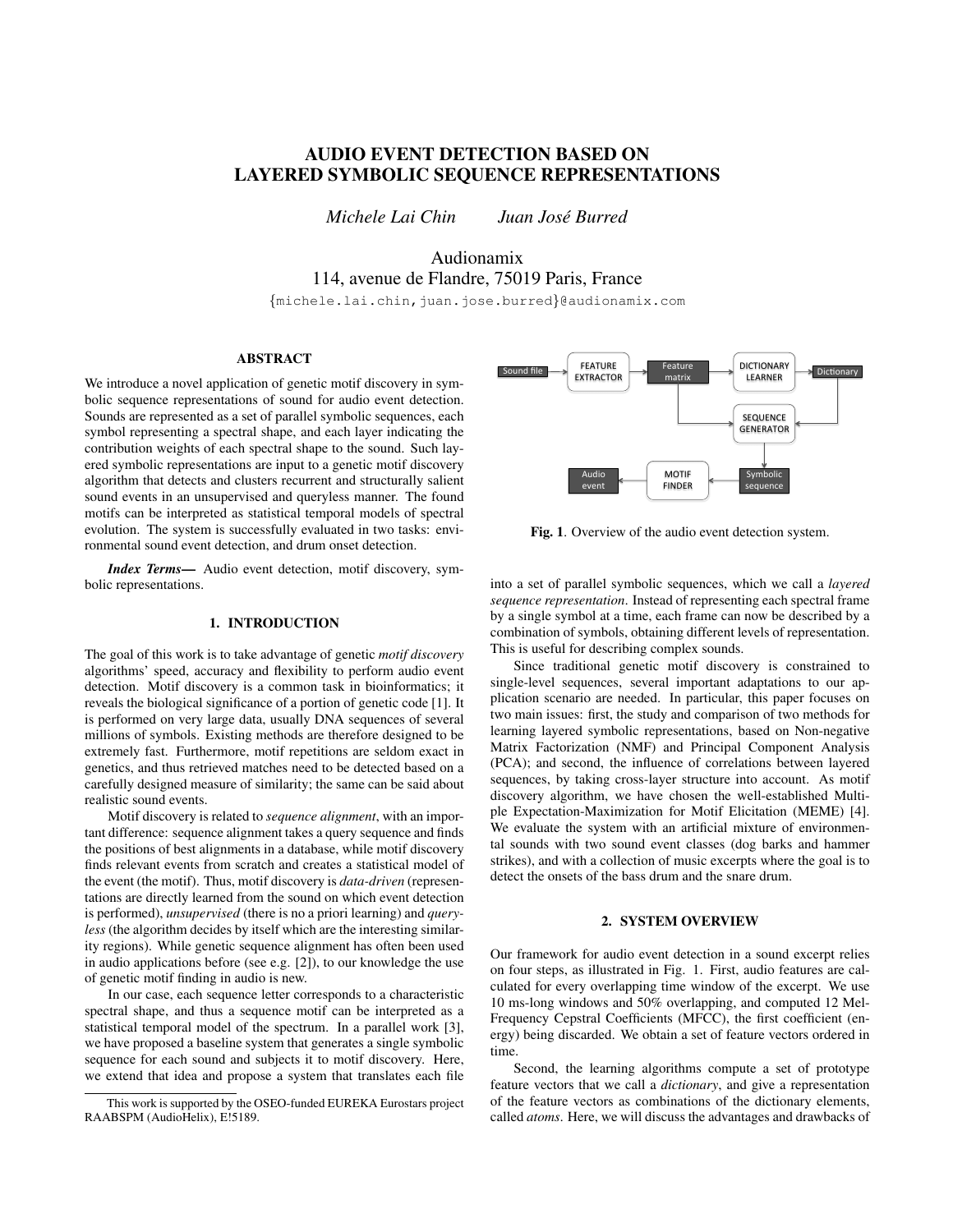two dictionary learning methods: one based on NMF, which views data feature vectors as sums of nonnegative dictionary elements, and PCA, which relies on variance maximization.

Third, a symbol (usually a letter from the alphabet) is assigned to every dictionary element. Hence symbolic time sequences are generated to represent the sound excerpt as a series of symbols. We will also discuss the issue of how these sequences can be built to help audio event detection. Finally, the MEME algorithm is run on the symbolic sequence, and the resulting sequence motifs are mapped to the corresponding audio events.

#### 2.1. Dictionary learning algorithms

As previously stated, we tested two well-known methods for learning the dictionary: NMF and PCA. NMF formulates the matrix factorization problem under non-negativity constraints, and is implemented as an iterative optimization with a given objective function. Given a nonnegative data matrix  $X$ , we look for a nonnegative dictionary matrix W and activations matrix H so that  $X \approx WH$ , with W and H smaller than X. In our case, X's columns are the data feature vectors, W's columns are the atoms and H contains the activation coefficients, i.e., the weights with which the atoms need to be combined to reconstruct the original signal. We will denote the number of atoms by  $K$ . We iteratively minimize the difference between  $X$ and WH according to the Itakura-Saito divergence.

PCA can also be formulated as a matrix factorization, but the constraints are different. PCA searches a new coordinate system concentrating the information in the subspace spanned by its first vectors. Thus, in the PCA case, W's columns (atoms) are the maximum-variance directions in the new space, which are equal to the  $K$  eigenvectors of the covariance matrix of the data which correspond to the  $K$  larger eigenvalues.  $H$  contains again the activation coefficients, but now elements in both W and H are allowed to be negative.

Once the dictionary  $W$  of  $K$  atoms is constructed either way, each atom is assigned to a letter from an alphabet of size  $K$ . The choice and assignment of letters is arbitrary. The feature vector sequence is thus converted to a sequence of letters, according to the atoms having the highest weights at each frame. Note that the use of NMF or PCA on non-additive features such a MFCC poses several theoretical questions, which will be discussed in Sect. 3.1.

## 2.2. Motif discovery with MEME

MEME [4] is an algorithm commonly used for motif search in genetic sequences. It relies on a two-component mixture model: a portion of sequence can either be a *motif* occurrence or part of the *background*, according to a binomial distribution. If a portion of sequence is a motif, each one of its symbols is generated by a multinomial distribution (containing the probability of appearance of each symbol) specific to that particular position in the motif. If it belongs to the background, its symbols are generated by the same multinomial distribution, independently of the position. The distribution for a given substring  $x_i$  can thus be expressed as

$$
p(\mathbf{x}_i|\boldsymbol{\theta}) = \lambda p_M(\mathbf{x}_i|\boldsymbol{\theta}_M, w) + (1 - \lambda) p_B(\mathbf{x}_i|\boldsymbol{\theta}_B),
$$
 (1)

where  $\theta_M$  is the parameter vector of the set of multinomials describing the motif,  $\theta_B$  is the parameter vector of the single multinomial describing the background,  $\lambda$  is the probability that the substring was generated by the motif model, and  $\theta$  is the global parameter vector, defined as  $\theta = {\lambda, \theta_M, \theta_B}$ . The index w indicates that  $\theta_M$  depends on the position of the symbols in the motif.

The parameters are subjected to Maximum Likelihood estimation via an Expectation-Maximization algorithm. In addition, a series of heuristics are performed to find good candidates for the starting positions of the motif occurrences. Details about the actual computation are to be found in [4]. The algorithm outputs, for each found motif, a Position-Specific Probability Matrix (PSPM), containing the probability of each letter at each position in the motif, and a list of the starting and end points of each instance of the motif in the sequence database. Such motif instances are called *sites*.

#### 3. LAYERED SYMBOLIC SEQUENCES

#### 3.1. Interpretation of dictionary elements

NMF and PCA are both matrix factorization techniques, in that they express the data items as linear combinations of dictionary elements. The coefficients are usually called activations for NMF and scores for PCA; we call them both *weights*, and regard them as a measure of importance of dictionary elements in the mixture. The larger the weight is, the more important the corresponding component is. However, the application of NMF and PCA to an MFCC feature space raises several questions, which are worth discussing here.

In the case of NMF, the data is viewed as a sum of dictionary elements, with a nonnegativity constraint. But note that audio features are not always nonnegative, and that the chosen audio features need to be additive for this decomposition to be intuitive or physically interpretable. This suggests the use of features such as the magnitude spectrum, or filter banks. Here, in contrast, we are using NMF on a non-additive representation (MFCC). This means that, even if the observed feature vectors can be indeed reconstructed by summing the dictionary elements, the individual atoms will not necessarily correspond to the individual sound entities in the spectrogram domain. Furthermore, MFCCs contain negative values, and thus they need to be positivized before the NMF computation.

On the other hand, using PCA on MFCCs can seem redundant, since the last stage of the MFCC extraction process involves computing a Discrete Cosine Transform (DCT), which already has good (while non-optimal) data compression properties.

Finally, in the case of PCA, weights may be negative. In terms of spectral contents, negative weights do not bring a principal component into the mix, but its inverse. Here, we choose the usual order of numbers to sort components by importance according to their PCA score. In future work, it might be interesting to consider negative scores as dual cases, and define additional atoms as the inverses of existing ones.

Due to these theoretical considerations, we performed a set of preliminary experiments to study the effect of applying NMF and PCA to power spectrograms and Mel filter banks (i.e., MFCCs without the logarithm and DCT stages) instead of MFCCs. For NMF, the MFCCs were positivized simply by adding the minimum value in the feature matrix. Surprisingly, both methods worked better with MFCCs than with spectrograms or filter banks. Hence, both factorizations seem to work well as dimensionality reduction stages in this particular application scenario. However, to draw more solid conclusions on the implications of this way of factorizing MFCCs, further experiments and evaluation tasks would be needed.

## 3.2. Independent layered sequences

Let us now define an  $N$ -sequence representation, where  $N$  must be smaller than the data representation space dimension  $K$ . Sequence no. 1 is the series of symbols corresponding to the most relevant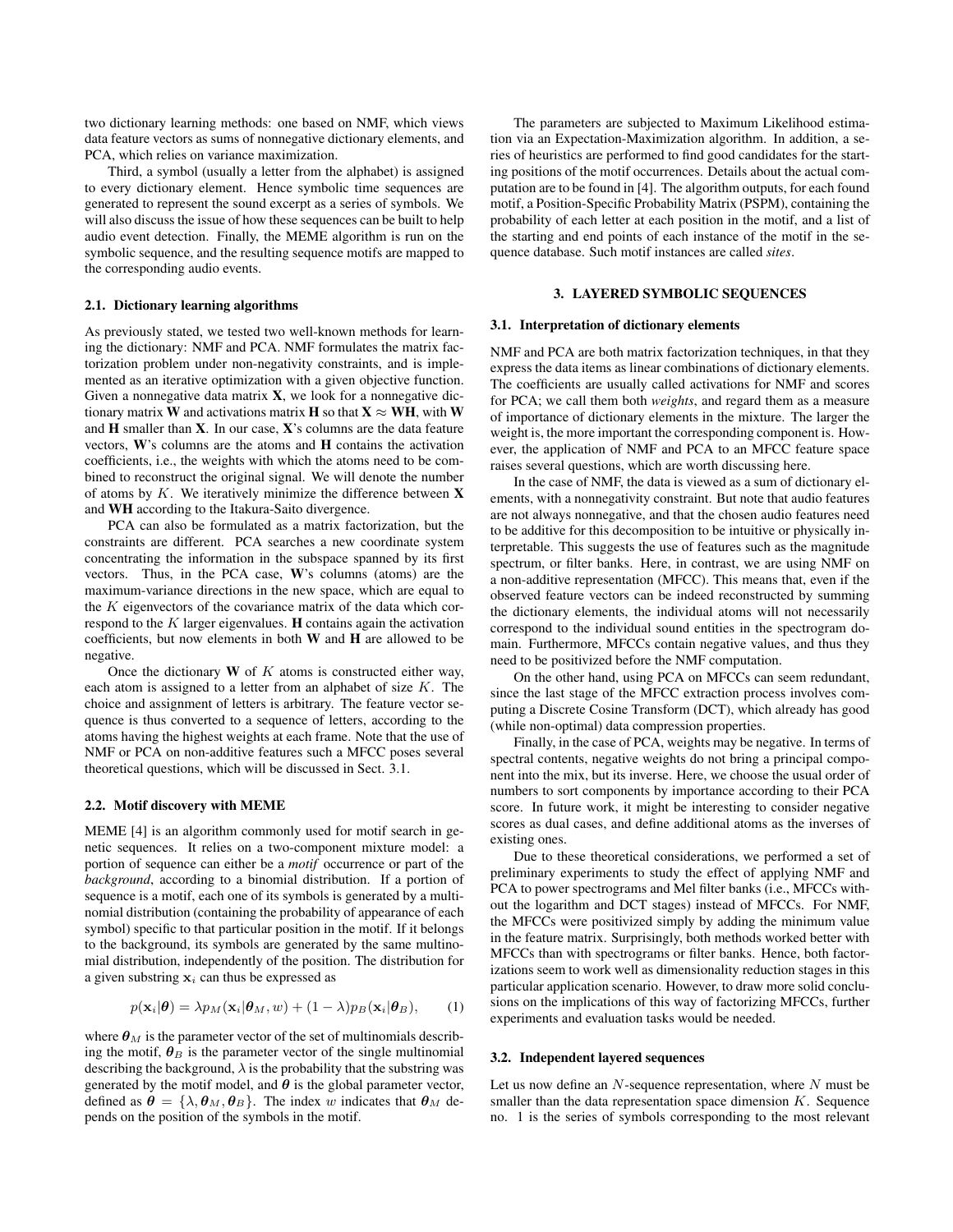INDEPENDENT'LAYERED'SEQUENCES'



Fig. 2. Layered sequence and metasymbol representations.

dictionary component in each one of the consecutive overlapping analysis windows. Relevance is measured by the NMF or PCA decomposition weights, as defined before. Similarly, sequence no.  $n$  is the series of symbols corresponding to the  $n^{th}$  most relevant dictionary component in each one of the consecutive overlapping analysis windows. This is what we call a layered sequence representation. To achieve better performance, before building the sequences, we discard components whose weights are too low by thresholding. Thus, there may be less than  $N$  relevant components per sequence position; we authorize blank symbols.

The particular case  $N = 1$  corresponds to generating a singlelevel sequence, as in [3]. In that case, the generated sequences can be treated by MEME without further processing. For  $1 \lt N \lt N$  $K$ , we have a layered sequence, and MEME has to be accordingly adapted. In particular, we would need to add an extra dimensionality N to model parameters  $\theta_M$  and  $\theta_B$  to account for the extra layers. However, if we assume the  $N$  layered symbols to be independent, it can be shown that such a layered MEME approach is equivalent to inputting layered symbols sequentially into standard MEME. This requires however to perform motif search in a representation that is N times longer.

#### 3.3. Metasymbols and structured layered sequences

The previous approach is based on the assumption that layered sequences are statistically independent. If we want to model a certain degree of structure among sequences, and still be able to perform the motif search with MEME, we need a higher level representation taking into account cross-layer dependencies.

Given the alphabet of  $K$  symbols defined by dictionary learning, and assuming that we have N layered sequences ( $N \leq K$ ), we define a new alphabet of metasymbols, which are all the combinations of  $K$  or less symbols, without repetition, but with permutations. The size of such meta-alphabet is given by the sum:

$$
K_{\text{meta}} = \sum_{k=1}^{K} (K)_k, \tag{2}
$$

where  $(K)_k$  is the Pochhammer symbol denoting a falling factorial:

$$
(K)_k = K(K-1)(K-2)\dots(K-k+1). \tag{3}
$$

Note that this number grows extremely fast. For  $K = 3$ , we have  $K_{\text{meta}} = 15$  metasymbols, but  $K = 5$  gives already  $K_{\text{meta}} = 325$ metasymbols. Yet this simple approach effectively models structure between sequences at all given positions for a moderate number of metasymbols, as experiments will show, and does not require the

symbolic sequence to be extended as in the previous case. The formation of a metasymbolic sequence from a layered sequence is illustrated in Fig. 2.

To sum up, we have implemented and tested these three sequence generation methods:

- Single-layer sequences. At each frame, the atom with the highest weight is chosen from an alphabet of  $K$  atoms. For single-layer sequences, we will use the notation  $K/1$ .
- Independent layered sequences. The  $N > 1$  most important atoms are chosen from an alphabet of  $K$  atoms. This will be denoted by the notation  $K/N$ .
- Meta-sequences. From an alphabet of K atoms and  $K = N$ sequences, a sequence of  $K_{\text{meta}}$  metasymbols is generated. This will be denoted by the notation  $K/1/m(K_{\text{meta}})$ .

## 4. APPLICATION TO EVENT DETECTION

In the symbolic representation of an audio excerpt, we expect recurrent motifs to correspond to structurally relevant audio events. Such events can be of any type, and we characterize them by a certain temporal evolution of the audio features we extract from them. An audio event is spotted by looking for a particular, recurrent series of audio feature characteristics. Depending on the chosen feature set, it might denote different things, from sound volume to spectral or cepstral profiles (our case).

To evaluate the system, we use a collection of sound mixes where the onsets of repetitive short audio events have been manually annotated. MEME outputs, for each found motif, the list of found sites in terms of sequence indices, which are translated to time and matched with the annotated ground truth. Note that, by grouping the sites with the motifs, MEME is concurrently performing onset detection and unsupervised classification (clustering) of the audio events, two tasks that are traditionally separated in audio analysis or Music Information Retrieval (MIR) tasks.

The performance is measured in terms of class-wise Precision (P), Recall (R) and F-Measure  $F = (2PR/(P + R))$  with respect to the annotated onsets within an error window of 40 ms. F is considered the overall quality indicator. The system was tested in two application scenarios: detection of events in an environmental sound scene, and bass drum and snare drum detection in music mixtures.

#### 4.1. Results for environmental sound event detection

For the first test, an artificial environmental sound scene was created by mixing a background sound of a park ambiance with repetitive (but non-identical) dog barks and hammer strikes. NMF and PCA were compared as dictionary learning methods, with different configurations for sequence generation. In particular, we chose the 3/1 and 12/1 configurations for single-layer sequences, the 3/3 and 12/3 configurations for the independent layered sequences and the  $3/1/m(15)$  configuration for the metasequence. We chose  $K = 12$  in two of the configurations because it is the highest possible alphabet size due to the maximum feature dimensionality of 12 MFCCs. The choice of  $K = 3$  in the three other configurations was to compare the gain of using metasequences, while keeping a reasonable number of metasymbols ( $K_{\text{meta}} = 15$ ).

The results are shown in Fig. 3, where we have measured  $F$ for different levels of the background ambiance sound (measured as the peak-to-peak amplitude ratio in dB). The rightmost point in the graph corresponds to an infinite level ratio (no background sound).